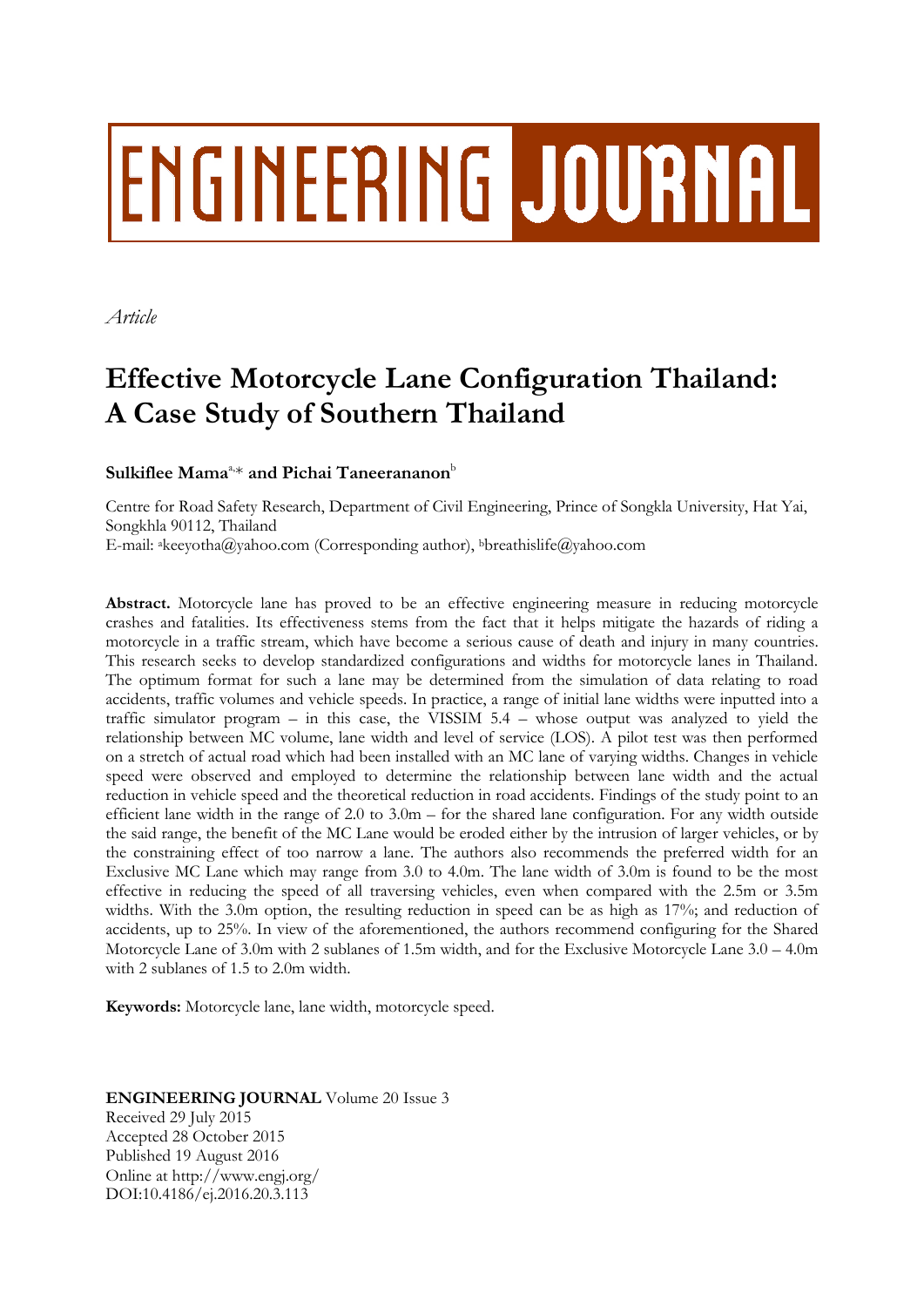#### **1. Introduction**

Road traffic accidents have become a problem of global proportions. Recent estimates by the World Health Organization put the worldwide road crash fatality rates at 1.24 million deaths per year, about 59% of which affecting people in the 15–44 age group; while the life of 50 million more is made difficult by serious injuries. The daily global average of number of road fatalities is 3,400. For countries with a low or medium GDP, including Thailand, the percentages of deaths by road crashes are as high as 90% of the global fatality; while the remaining 10% shared by the higher-income nations. About 50% of the global road deaths involved the vulnerable road users including MC riders, pedestrians and cyclists – at 23%, 22% and 5% respectively [1]. Southeast Asia is noted for its high ranking in road deaths when compared with those occurring in other regions. For Thailand, some 74% of road deaths involved MC users. Following Thailand are Cambodia, at 63%; Indonesia, at 61%; Malaysia, at 58% and Singapore, at 58% [2]. A global accident survey covering 193 countries by the Michigan University's Transport Research Institute, featuring a comparison of traffic-induced fatalities against those caused by illnesses, listed the average global crashinduced deaths at 18 per 100,000 people. Topping the list is Namibia with a ratio of 45 deaths per 100,000 population – far above the average. Thailand comes in a close second – at 44 deaths per 100,000; while Maldives has the lowest ratio of 2 per 100,000. The global average for fatalities from road crashes as a percentage of fatalities from other leading causes was found to be 2.1%. Nonetheless, Thailand's ratio is a whopping 5.1%, or more than doubling the global average. Road crash fatalities in Thailand are surpassing deaths caused by other diseases: the road deaths are higher than those caused by heart diseases (55.8% higher); or malignant cancer (42.1% higher); or brain hemorrhaging (40.6% higher) [3]. Malaysia has taken the initiatives to implement a range of measures designed to reduce road accidents and protect the MC riders; constructing MC lanes is a key measure. The MC lanes segregate the traffic of large vehicles from the MCs, and at the same time, help to improve the sight distance of the drivers of trucks and cars. The move has helped reduce accidents by 39%, and MC deaths by 83% [4]. Initiatives of this kind are being actively pursued in Thailand. The Road Safety Master Plan 2009 – 2012 by the Center for Road Safety, Department of Disaster Prevention and Reliefs, has set out strategies and guidelines for installing MC lanes on community roads and on routes where there is a high degree of mixing MCs with other vehicles.

This paper sets out the principles and methodology for developing suitable MC lane configurations. It is the author's hope that the paper will offer some insights for the establishment of MC lanes.

#### **2. Literature Review**

The authors conducted an exhaustive review of available literature on road safety in Thailand, and motorcycle (MC) speed and a selection of computer programs for local-area traffic simulation. Results of the review are summarized below.

One of the many challenges in Thailand road safety is the low safety records of inter-city travel with its high casualty rate as a consequence of roadside crashes, a study has shown that the situation could be improved by simply following the clear zone guideline more closely [5]. Safety at intersection is also a challenge, as MC riders often disobey traffic signals. The situation is made worst during construction to upgrade an at-grade intersection to grade separated junction, when casualties are increased [6]. On the issue of driving behavior, speed is probably the key challenge and the most-frequently cited factor contributing to motorcycle crashes. It has been found that in a traffic stream, MCs tend to have higher speeds than do cars at the beginning of movement after the green light, but in mid-stream MC speeds fall below those of cars. Along narrow streets MCs would have a higher speed [7]. Using laboratory experiments and roadside observation [8] it was concluded that motorcyclists would typically go for faster speeds than car drivers would; and that younger people generally travel faster than older road users [9]. A study of MC crashes in Europe by MAIDS team [10] found that the difference in the traveling speed of MCs relative to that of the surrounding traffic has a direct bearing on 66% of the crashes involving MCs. In traffic safety terms, pedestrians, cyclists, and riders of motorized two-wheelers and their passengers are collectively known as "vulnerable road users". According to [1] the proportion of road traffic deaths occurring to vulnerable road users is greater in low-income countries than that in high-income countries. Only 59 countries, covering 39% of the world's population (or 2.67 billion people), have imposed a measure of urban speed limit, which is typically 50 km/hr or less; and local authorities are allowed to further reduce such a limit. The positive effect of speed reduction has been the subject of intensive studies in Europe and the U.S. in recent decades.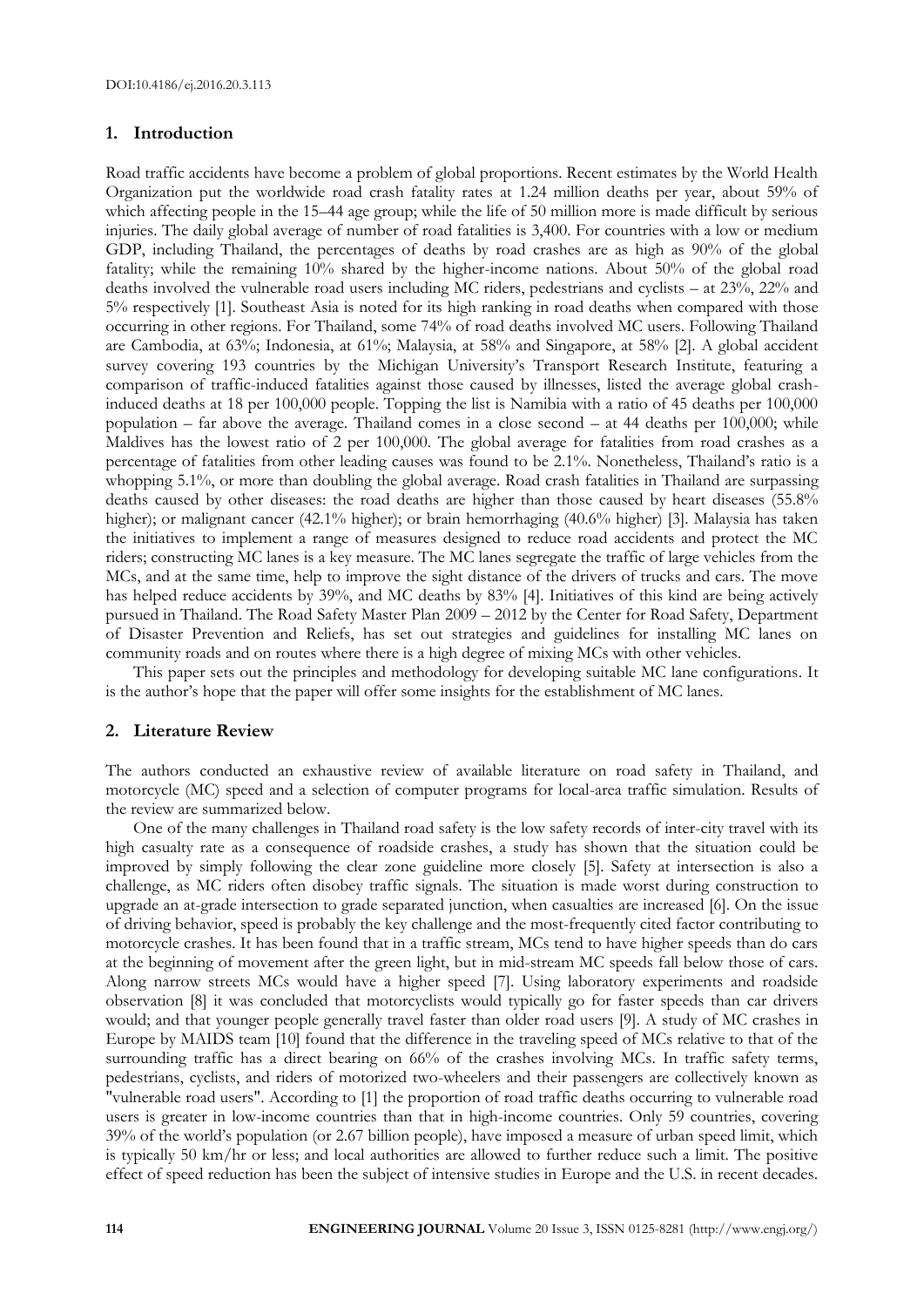Field evidence from such studies has verified that: a 5% cut in the mean traffic speed can contribute to a reduction in the number of fatal crashes by as much as 20% [11]; and a decrease of 1.0 km/hr of the same can result in a 3% decrease in the number of injury crashes (or a decrease of 4 to 5% for fatal crashes). By contrast, where the mean speed is raised by a mere 1.0 km/hr, the corresponding increases in injury crashes and fatal crashes are 3% and >4% respectively [12].

For Thailand, the idea of MC lane has been around for decades, although rigorous application of this road feature has yet to take hold. On 29 July 2000, the Thai Cabinet approved pilot tests for four MC lane configurations: 1) a one-way lane on the shoulder of the Chiang Mai-Mae Rim Highway, having a 2.0m width and being marked out with a white 0.1m edge line; 2) a lane between a car lane and the road shoulder — two instances of this were set up in Phuket and Lampang provinces; 3) a semi-exclusive MC lane in Tak province where it is positioned on a strip along the left of the road shoulder, and marked out with intermittent barriers; and 4) an exclusive MC Lane, the trial for which has not yet been attempted. Despite the insufficient local data on this road feature, the Office of Transport and Traffic Policy and Planning (OTP) has recommended guidelines for setting up MC lanes of varying capacities: For a lane with daily traffic up to 3,000 mc, the guidelines recommend a 2.0m lane for a one-way MC stream, to be positioned on a 3.0m wide road shoulder; for a daily traffic of 12,000 mc, the lane is to be exclusive for a one-way traverse and separated from other traffic lanes by green strips. OTP also suggests the construction of low clearance underpasses at intervals of 3 – 5km for right turns [13]. By contrast, Malaysia sets their MC lane width from  $2.5 - 3.5$ m, flanked by a road shoulder of  $1 - 2m$  wide, and good for MC speeds up to 70 km/hr. According to the study by Radin et.al [14] on the relationship between MC flow rate, density, level of service and lane width, it was found that for an MC lane of 2.5–3.5m width at level of service E, the lane is able to take up 5,300–7,750 mc/hr/ln [15]. In Taiwan, where Intelligent Transportation System has been in use for some years, exclusive MC lanes are provided together with a setback storage space for left turning motorcyclists at a signalized intersection who are required to do a two-stage turn for safety reason. For an average traffic density of 2,000 CPU or more, Taiwanese traffic code suggests the setting up of exclusive MC lanes as follows: 1) for 1000 cars and 3300 Mcs, the configuration suggested is one car lane of width 3.5m and one MC lane of 2.0m 2) for 1800 cars and 660 Mcs, two car lanes should be put up and the MC rides non-exclusively on the kerbside strip; and 3) for 200 cars and 6000 Mcs, it is one car lane of width 3.5m and two exclusive MC lanes [16]. The above examples attest to the fact that standards governing MC riding and MC lanes differ from one country to the next. Nevertheless, some overseas practices can be emulated for the condition in Thailand; for example the state of Queensland's speed limit for lane filtering MCs which is set at 30km/hr [17]. MC lanes have been adopted in a number of Thai provincial cities including Phuket, Samut Prakan, Nakhon Pathom, Tak and Lampang. Design of these facilities has been "incomplete" due to its lack of exclusivity; for example, at an intersection or U-turn opening, the MC making a turn has to share lane with the car traffic. Only a small number of the urban roads have been designed with a MC lane, but it is often used as a car-parking lane. Notwithstanding such shortcomings, the MC lane still holds potential for further development, ideally as an integral part of road infrastructure to enable a better level of the safety for riders, a goal worth every dollar of investment. [18].

For this study, a number of local-area traffic modeling applications were assessed for their suitability, such as VISSIM, NETSIM, PARAMICS, AIMSUN, and CORSIM. Out of these, the VISSIM program was selected due to its ability to simulate the MC rider's behavior and MC traffic manipulation in much the same way as those for other types of road vehicles. With VISSIM, it is possible to specify the lateral clearance between two vehicles; or the position of a vehicle on a lane, i.e. left, right or middle. A vehicle can be made to overtake a slower machine in front and on the same lane. And while vehicles are waiting at a signalized intersection, the MCs may be simulated to weave in-between the lines of cars to fill gaps at the front of the traffic stream, thereby shortening the waiting lines [19]

The modeling program VISSIM 5.4 was chosen for this study primarily for its ability to simulate MC traffic to match our specified MC lane widths and configurations; and for its comprehensive range of other useful functions.

#### **3. Methodology and Approach**

The purpose of this study is to assess the range of MC lane widths and lane configurations using the approach described below: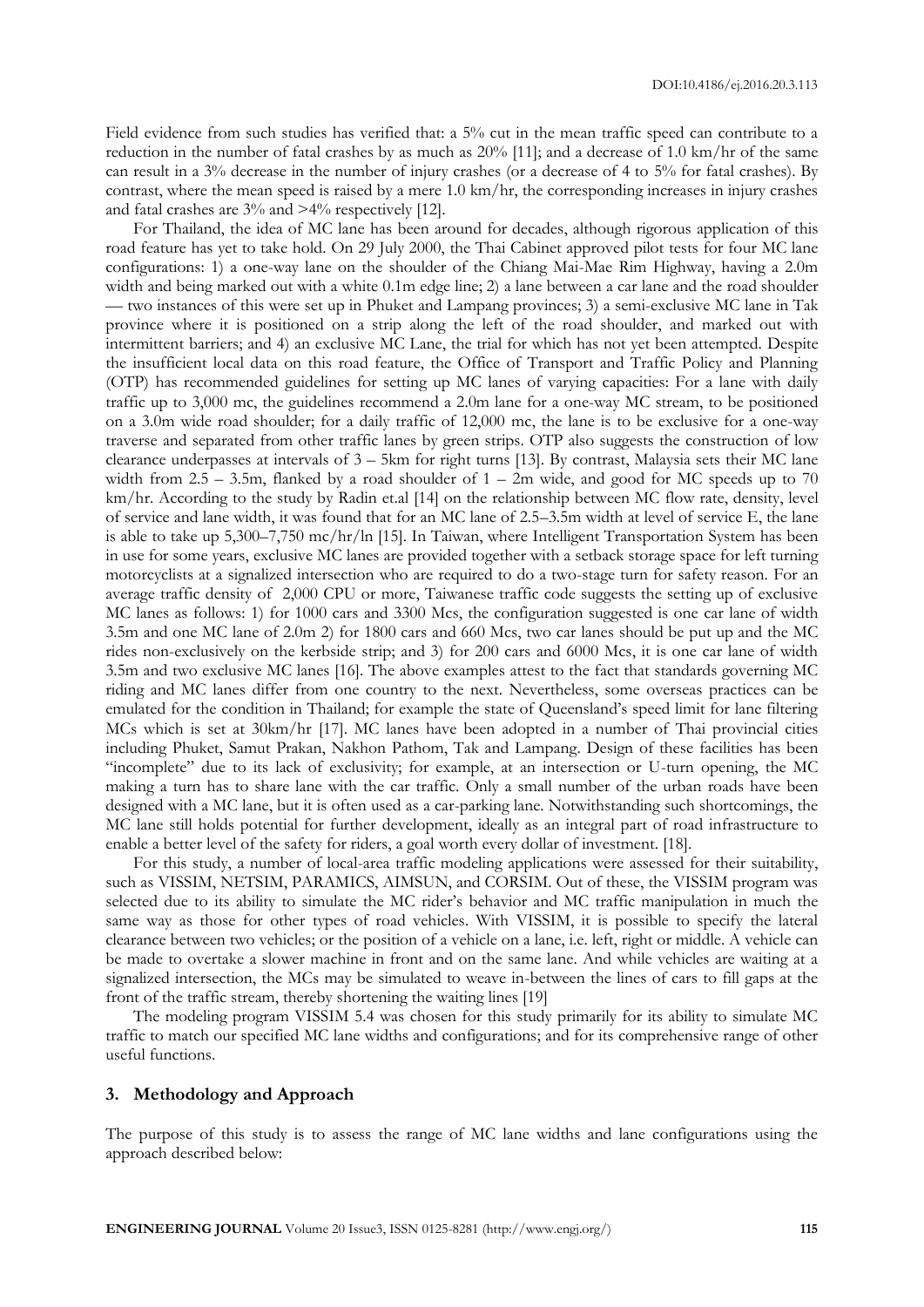#### **3.1. Lane Configurations**

Two lane types were investigated, namely the Shared Lane (SL), which allows other types of vehicles to share the MC lane; and Exclusive Lane (EL), which limits the lane use to only MCs. The parameters for model input were based on the followings: data compiled from the authors' previous studies of road accidents in Thailand between the years 2012 and 2014 [20]; and volumes of total traffic and volumes of MC traffic; traversing velocities at 85th percentile of MC speeds derived from actual surveys on urban and rural roads in the provinces of Songkhla and Narathiwas.

## **3.2. Lane Width Determination**

The optimum lane width is determined from traffic simulation using VISSIM 5.4 with lane configuration and width data input, plus analysis of the modeling results in terms of relationships between MC volume, lane width and level of service (LOS). The input parameters for rider behavior were based on the values suggested by the program's user manual and field observations. MC dimensions were chosen at 1.8 to 2.0m in length and 0.8m in width which are considered appropriate to the traffic features of the test site.

# **3.3. Pilot Tests**

Tests were conducted on a stretch of urban road in Narathiwas. MC lanes of varying widths were installed at the test site and the speeds of vehicles traversing the site were measured for each lane width. The relationship between lane width and the resulting traffic speeds was thus obtained. Using the conclusions of the study by Finch DJ, et al [10], a relationship can then be determined that links the drop in vehicle speed with the lane width and the resulting reduction in accidents by vehicle type.

# **4. Results and Discussion**

# **4.1. Key data and Proposed Criteria for the Motorcycle Lane**

From field data and the outcome of the authors' investigation, the key data and criteria for establishing the MC lane are described below:

- *Number of fatal and serious injuries – all vehicle types*: According to the accident statistics compiled by the authors, the rate of fatalities and serious injuries (or death-injury rate) involving all vehicle types on national highways during 2012–2014 was 24 cases per 100 km per year. Based on the cited figures, suitable parameters for death-injury rates may be derived for determining the optimum MC lane width. These are: 3 cases/10 km/year, for rural roads; and 6 cases/10 km/year for urban roads.
- *Volume capacity ratio (V/C)*: For the pilot tests, a V/C ratio above 0.6 (0.61 to 0.70) was employed. This is equivalent to a B level of service (or LOS-B) which represents a traffic stream of moderate density where motorists experience some loss in vehicle maneuverability. The MC lane was configured as a Shared Lane. For the other configuration, i.e. the Exclusive Lane, a V/C ratio over 0.7, or LOS-C was used. At this level of service, motorists experience some tension in vehicular control as well as less opportunities for lane changing in mid-stream.
- *Number of MC accidents*: Data from the authors' study of MC accidents between the years 2012 and 2014 indicated an MC accident rate of 6 MC/100 km/year. For the purpose of the pilot tests, an MC accident rate of 1 MC/10km/year was adopted for tests on rural roads; and 4MC/10km/year, for tests on urban roads.
- *Motorcycle Volumes*: Analysis of the simulation results from VISSIM 5.4 indicated that on urban roads where the MC density is less than 600/hr/lane, it is feasible to install an MC shared lane having a LOS grading D. For MC densities higher than 600/hr/lane, an Exclusive Lane is preferable. A parallel situation is applicable to rural roads: Shared Lane for an MC density of less than 500/hr/lane; and Exclusive Lane for any density higher than that. An LOS grading of B with a minimum lane width of 2.0m should be used on rural roads.
- *Motorcycle Speed at 85th percentile*: Speed surveys conducted on the MC population on urban roads in Songkhla and Narathiwas provinces indicated an average MC speed of 32 to 35 km/hr, and the corresponding  $85<sup>th</sup>$  percentile speed of 40–50 km/hr. And on rural roads in Songkhla the  $85<sup>th</sup>$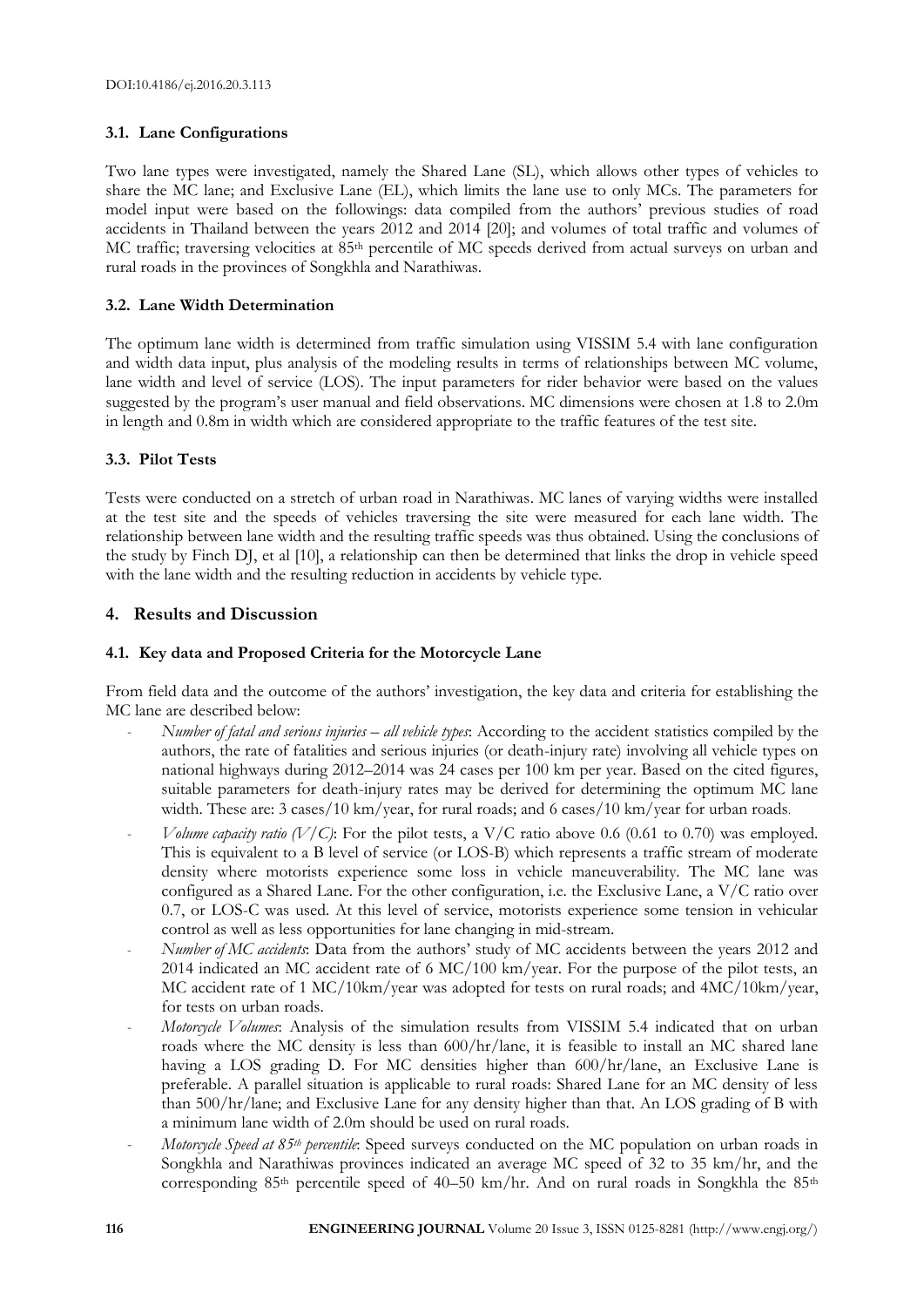percentile MC speed was found to range from 40 to 80 km/hr. From the surveyed figures, the suitable 85<sup>th</sup> percentile values were derived thus: for urban roads, 45 km/hr and for rural roads, 60 km/hr.

Findings of the study are prescribed as the key data and criteria for establishing a motorcycle lane, as shown in Table 1. At any rate, the case for an MC lane needs not be fully covered by all of the criteria therein; an appraiser needs only to consider some of the relevant parameters that match the physical requirement of a location, or known characteristics that comply with the stated criteria.

| Description                    | <b>Shared Lane</b>                             |                              | <b>Exclusive Lane</b>                          |                                    |
|--------------------------------|------------------------------------------------|------------------------------|------------------------------------------------|------------------------------------|
|                                | Built up area                                  | Non-built up area            | Built up area                                  | Non-built up area                  |
| Number of fatalities           | Less than 6                                    | Less than 3                  | More than 6                                    | More than 3                        |
| and serious injuries           | $\frac{\text{cases}}{10 \text{ km}/\text{yr}}$ | $cases/10 \text{ km/yr}$     | $\frac{\text{cases}}{10 \text{ km}/\text{yr}}$ | $\frac{2}{\text{cases}}$ /10 km/yr |
| $V/C$ ratio                    | More than 0.6, or                              | More than 0.6, or            | More than 0.7, or                              | More than 0.7, or                  |
|                                | LOS B                                          | LOS B                        | LOS C                                          | LOS C                              |
| Number of MC                   | Less than                                      | Less than                    | More than                                      | More than                          |
| accidents                      | $4Crashes/10 \text{ km/yr}$                    | 1Crash/10 km/yr              | 4Crashes/10 km/yr                              | 1Crashes/10 km/yr                  |
| MC volume                      | Less than 600                                  | Less than 500                | More than 600                                  | More than 500                      |
|                                | MC/hr                                          | MC/hr                        | MC/hr                                          | MC/hr                              |
| MC 85 <sup>th</sup> percentile | Less than $45 \text{ km/hr}$                   | Less than $60 \text{ km/hr}$ | More than 45                                   | More than 60                       |
| speed                          |                                                |                              | km/hr                                          | km/hr                              |

Table 1. Key data and proposed criteria for establishing the motorcycle lane.

#### **4.2. MC Level of Service for Shared Lane**

For the situation of a Shared Lane, a range of lane widths was inputted for simulation by VISSIM 5.4. Starting from 1.0m, the width was widened in step increments of 0.25m up to the width of 3.5m. as shown in the graph below. The outcome of the simulation enabled the analysis of the relationship between Lane Width, MC volume and LOS as shown in Fig. 1 below. The graph in Fig. 1 shows that lane widths ranging from 2.0m to 3.0m were able to accommodate MC volumes up to a maximum of 600 MC/hr at the maximum LOS at D level (LOS-D). And at LOS-D, the width of 2.0m was able to carry an MC volume of 180 MC/hr. Similarly, the 2.5m width could take up 320 MC/hr. (See graph below).



Fig. 1. Relationship between MC volumes, lane width and LOS, on shared MC lane.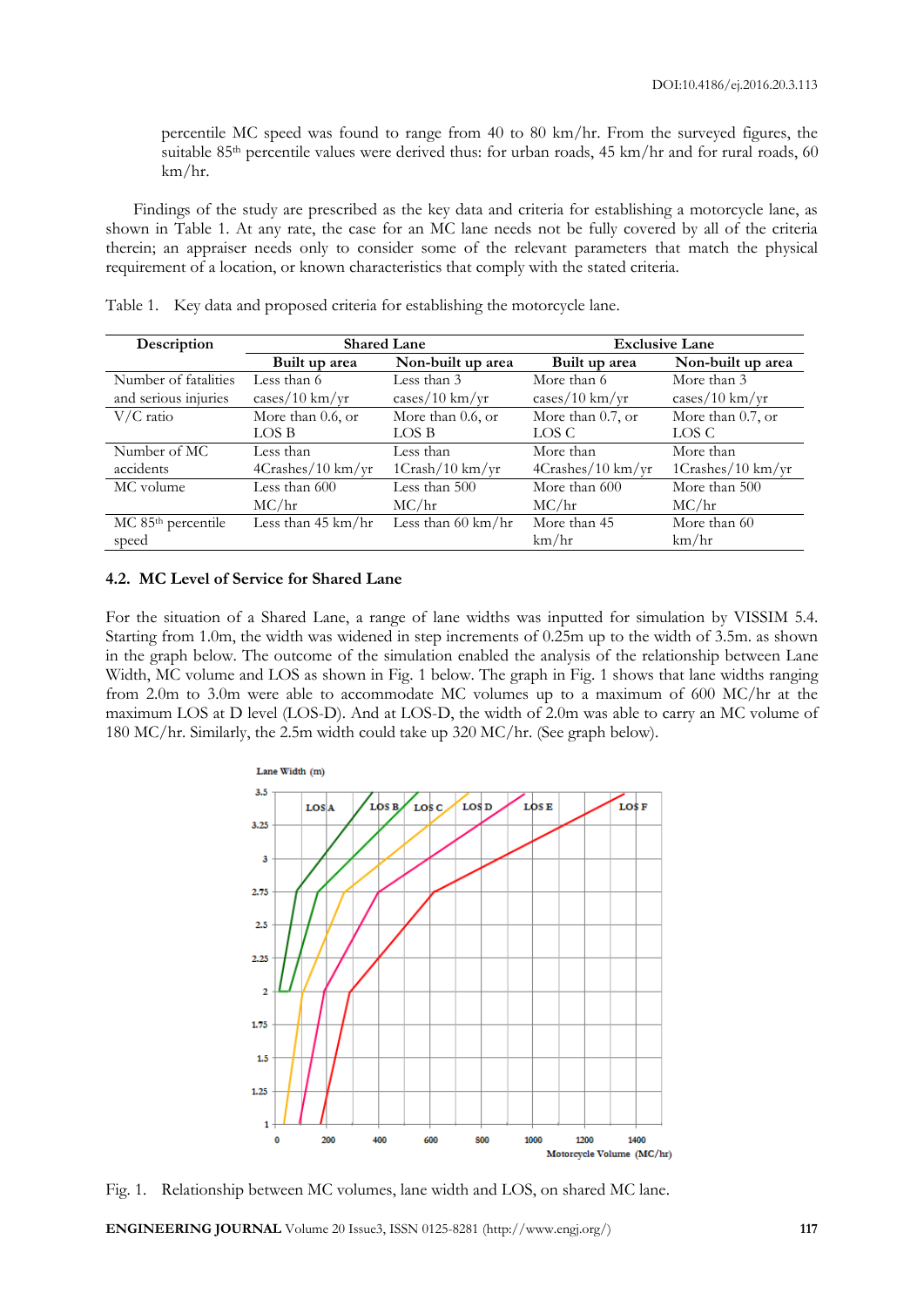#### **4.3. MC Level of Service for Exclusive Lane**

For an Exclusive Lane, the lane width parameters employed for simulation by VISSIM 5.4 was widened in step increments of 0.25m, starting from 2.0m up to 4.0m as shown in Fig. 2 below. The outcome of the simulation enabled the analysis of the relationship between Lane Width, MC volume and LOS as shown in Fig. 2. The graph in Fig. 2 shows that, at LOS-D, a 2.0m lane width was able to accommodate 1,000 MC/hr; a 2.5m width, 1,060 MC/hr; a 3.0m width, 1,120 MC/hr; a 3.5m width, 1,335 MC/hr. And the maximum width of 4.0m could take up 1550 MC/hr.



Fig. 2. Relationship between MC volumes, lane width and LOS, on exclusive MC lane.

#### **4.4. Field Tests of MC Lane Configurations**

Field tests were carried out in Narathiwas province on a 4-lane stretch of an urban road with 2 lanes of traffic per direction. The tests were performed using a range of parameters as follows: V/C ratio of 0.6; 580 MC/hr density; MC accident rate of 2 Crashes/5 km/year; and an 85<sup>th</sup>percentile MC speed of 49 km/hr. On comparing the cited parameters against the key data and criteria, it was found that the  $V/C$  ratio, MC volume and MC accident rate match our criteria for the Shared Lane configuration. However, the 85<sup>th</sup> percentile speed did not match the criteria; and the death-injury figure was not available in this case. Despite the absence of the latter two parameters, the first three were considered sufficient for field testing a Shared Lane configuration. The tests were performed using three lane widths — 2.5m, 3.0m and 3.5m as shown in Fig. 3. From the measurements carried out, it was seen that the installation of an MC lane led to a distinct reduction in the speeds of vehicles traversing the test site, as shown in Figs. 4 and 5. An exception should be noted in the case of MC speeds which showed increases in line with the widening of the MC lane.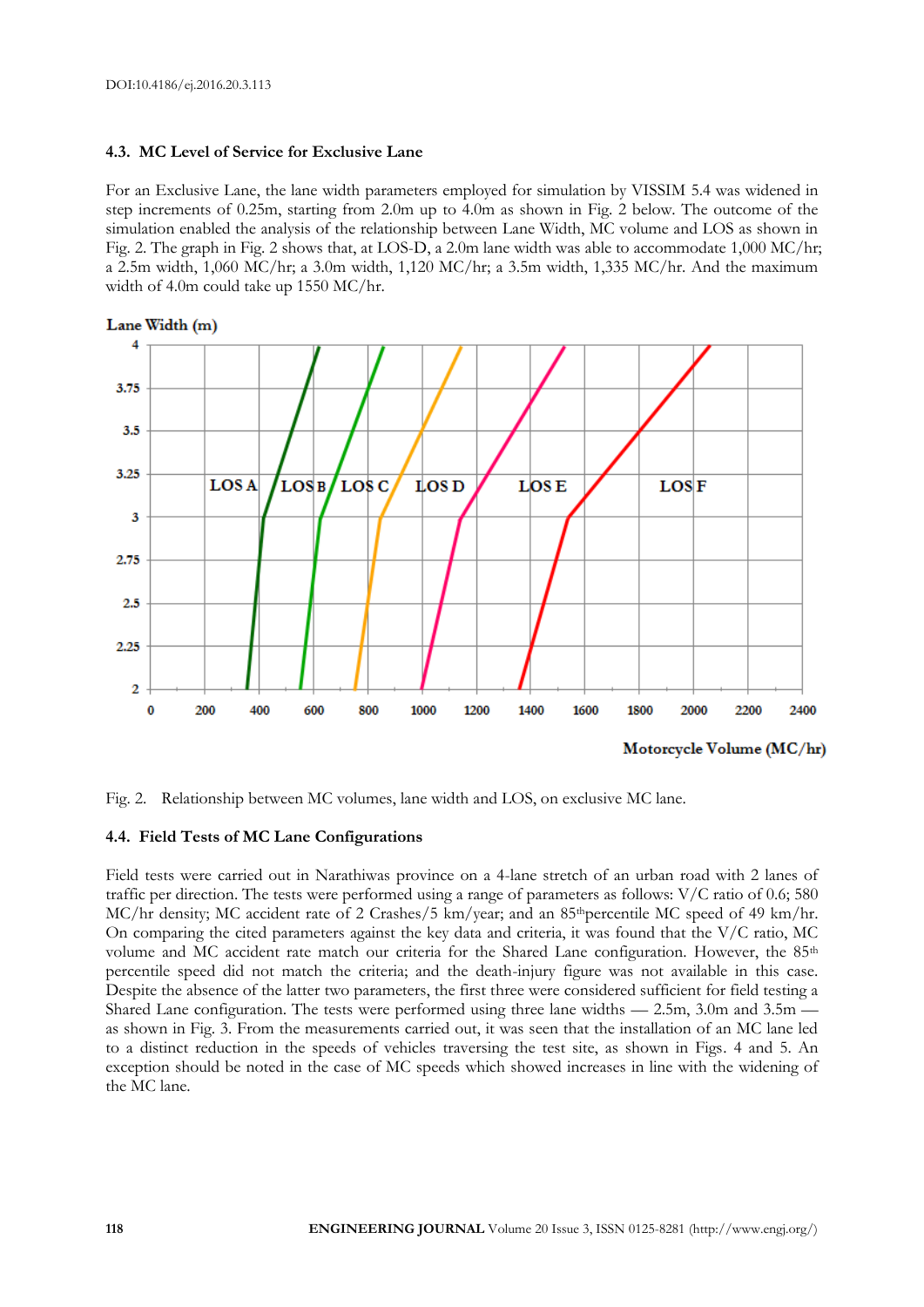

Fig. 3. Field test of MC lane configurations on an urban road in Narathiwas.



Fig. 4. Speeds of vehicle types in relation to varying MC lane widths.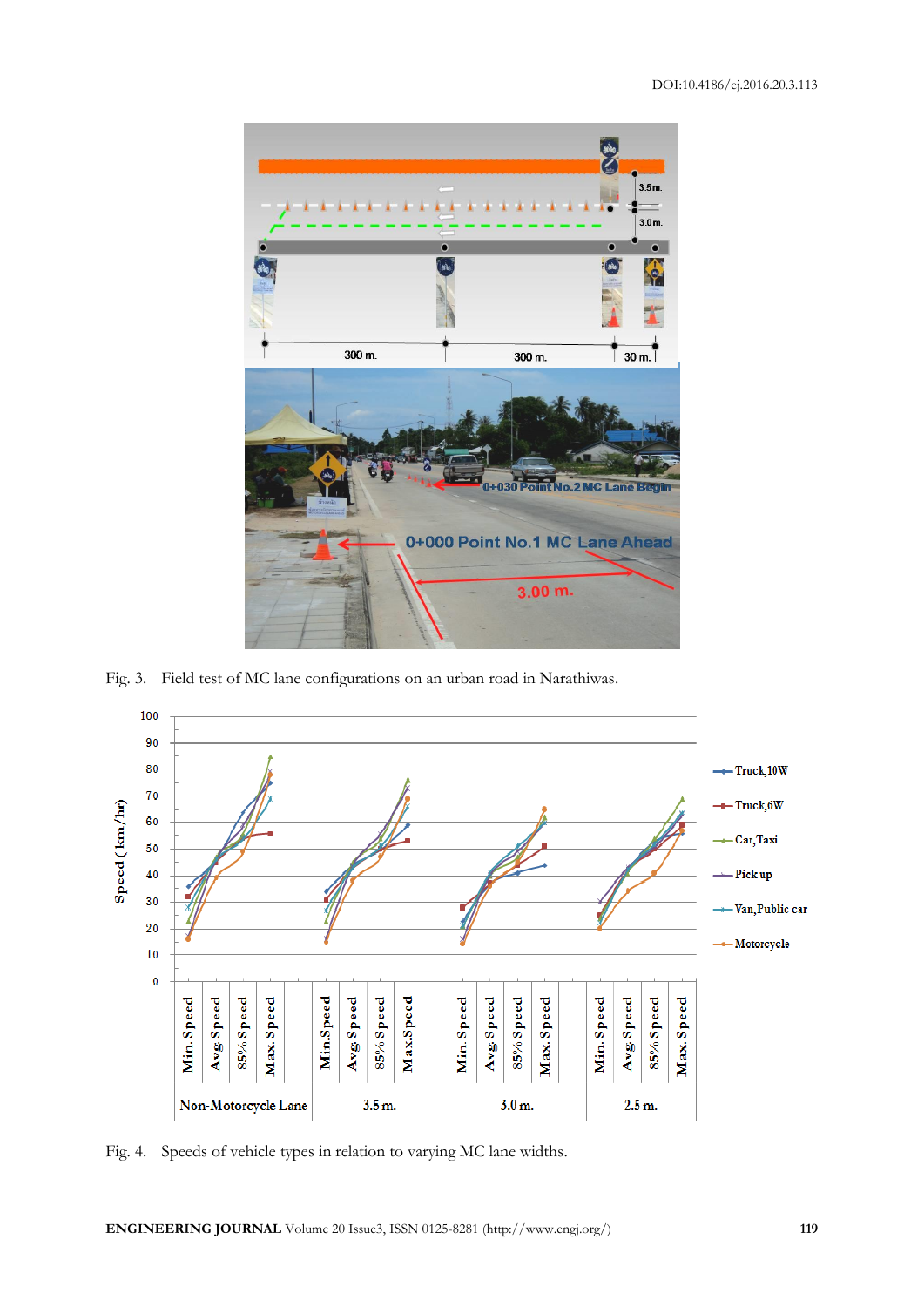#### DOI:10.4186/ej.2016.20.3.113

From Figs. 4 and 5, it can be seen that the greatest reduction in vehicle speed occurs at the lane width of 3.0m. At this width, the speed of the 10-wheel trucks showed a maximum reduction of 36%, which corresponds to an accident reduction of 58.6%. This is trailed by the speed reductions of the 6-wheel trucks, the pick-ups, private cars, motorcycles, and vans and public cars. The reductions in speed as well as the corresponding drops in accidents are shown in Fig. 5, along with the average reduction in speed of 17% and its corresponding 25% drop in accident rate.



Fig. 5. Reductions in vehicle speed and accidents in relation to varying MC lane widths.

#### **5. Conclusions**

The Shared Lane and Exclusive Lane are the two configurations of MC lanes analysed in the study. The input parameters for simulation are as follows:

| Parameter                            | MC Lane on a Rural Road       | MC Lane on an Urban Road |  |
|--------------------------------------|-------------------------------|--------------------------|--|
| Fatal/serious injuries               | $3 \cases/10 \text{ km/year}$ | 6 cases/10 km/year       |  |
| Number of MC accidents               | $1$ Crash/ $10$ km/year       | $4$ Crashes/10 km/year   |  |
| MC volume                            | $500$ MC/hr/lane              | $600$ MC/hr/lane         |  |
| MC 85 <sup>th</sup> percentile speed | $60 \text{ km/hr}$            | $45 \text{ km/hr}$       |  |
|                                      | <b>Shared Lane</b>            | <b>Exclusive lane</b>    |  |
| $V/C$ ratio                          | $> 0.6$ or LOS-B              | $> 0.7$ or LOS C         |  |

Findings of the study indicated the optimum width of a Shared Lane lies in the range 2.0m to 3.0m. At these widths, the MC lane should be able to accommodate traffic from 180 to 300 MC/hr/lane. Widths greater than 3.0m will tempt the larger vehicles to stray into the lane, hence eroding its benefit for the MCs. On the other hand, a width less than 2.0m will most likely be too restrictive to provide any benefit (the typical body width of a motorcycle being 1.8m). The recommended width of 3.0m should provide an optimum benefit even when compared with 2.5m and 3.5m lanes. It has been tested and found to reduce the speeds of other traversing vehicles by 17% on average, which translates to an average reduction in accidents of 25%.

In the case of an Exclusive Lane, the recommended width is between 3.0m and 4.0m per direction depending on the volumes of traversing MCs. The Exclusive Lane may be divided into 2 sublanes, or 1.5m to 2.0m per sublane. In summary, the authors recommend configuring both the Shared and Exclusive